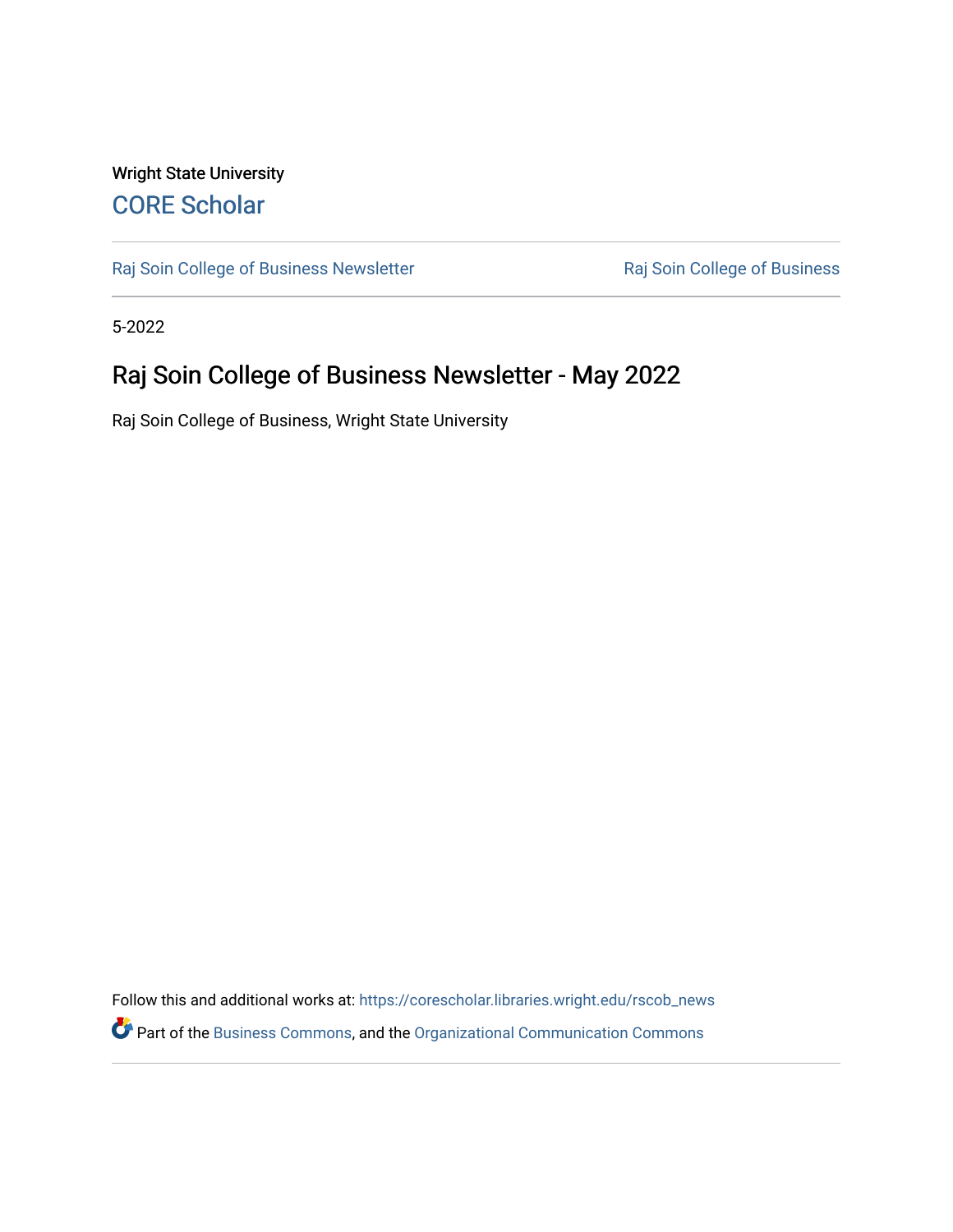

# **RAJ SOIN<br>COLLEGE OF BUSINESS**

#### **MAY 2022**



Wright State University's Spring Commencement Ceremony, April 30, 2022

## **A message from the Dean**

I hope you are having an enjoyable spring season. It's great to see that lasting warm weather has arrived.

This month's newsletter features an expansion of the student-managed Raider Asset Management fund, the college's excellent relationship with Crown Equipment Corporation, and the Spectrum 1 News story of this year's Wright Venture entrepreneurship competition.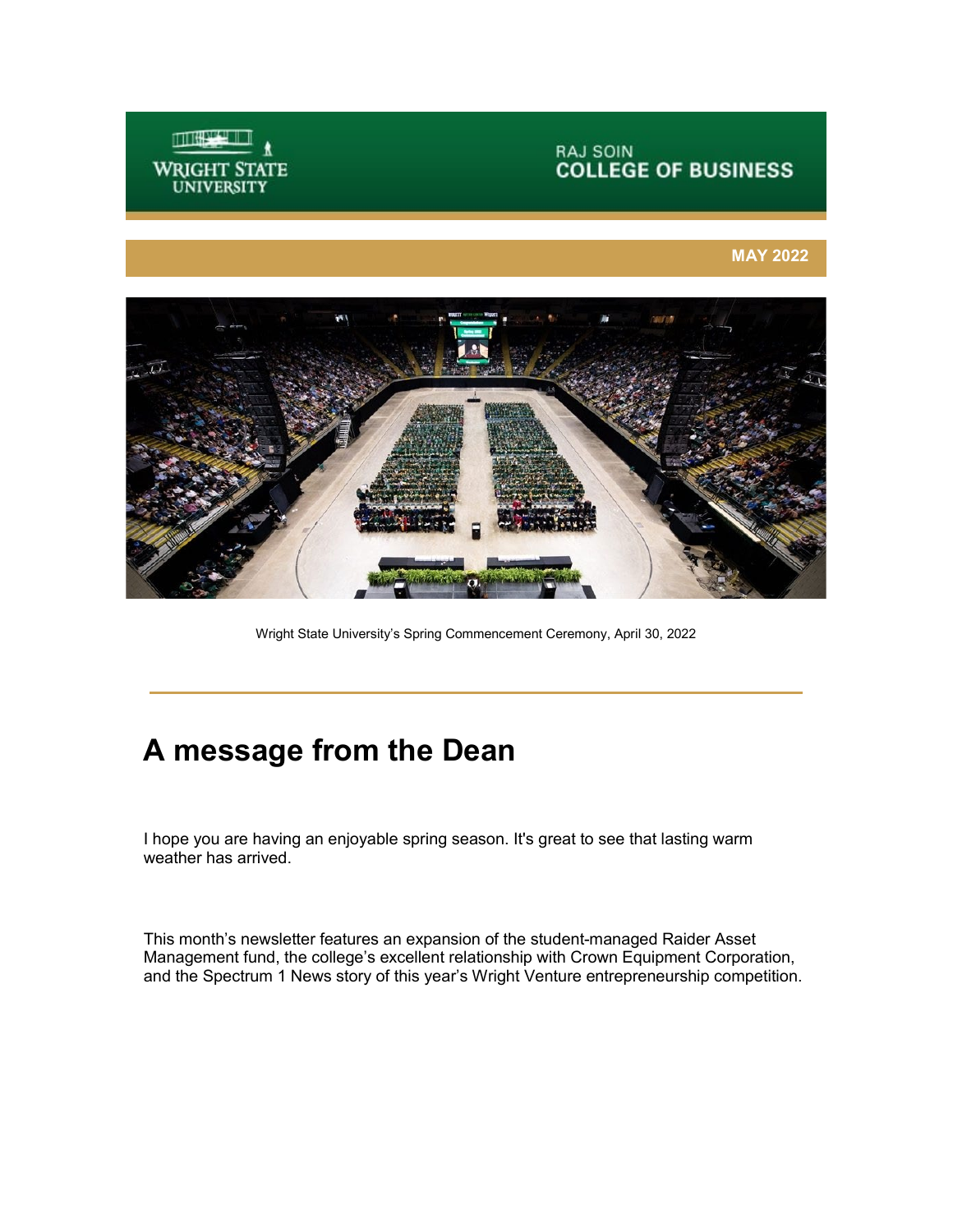(Thàin / Cr*h*ogne f

**Thomas L. Traynor, Ph.D.** | Dean and Professor of Economics Raj Soin College of Business | Wright State University



### **Additional funding offers business finance students new opportunities to develop investment skills**

 Wright State's Real Money Investing portfolio has received \$2.5 million in additional funding for students to invest, nearly doubling the portfolio's assets to \$4.9 million.

#### **[READ MORE](https://perma.cc/BR8C-RKRD)**



### **chain graduates filling the ranks at Crown Equipment College of Business' supply**

Crown Equipment Corporation has a successful history with graduates of Raj Soin College of Business, hiring more and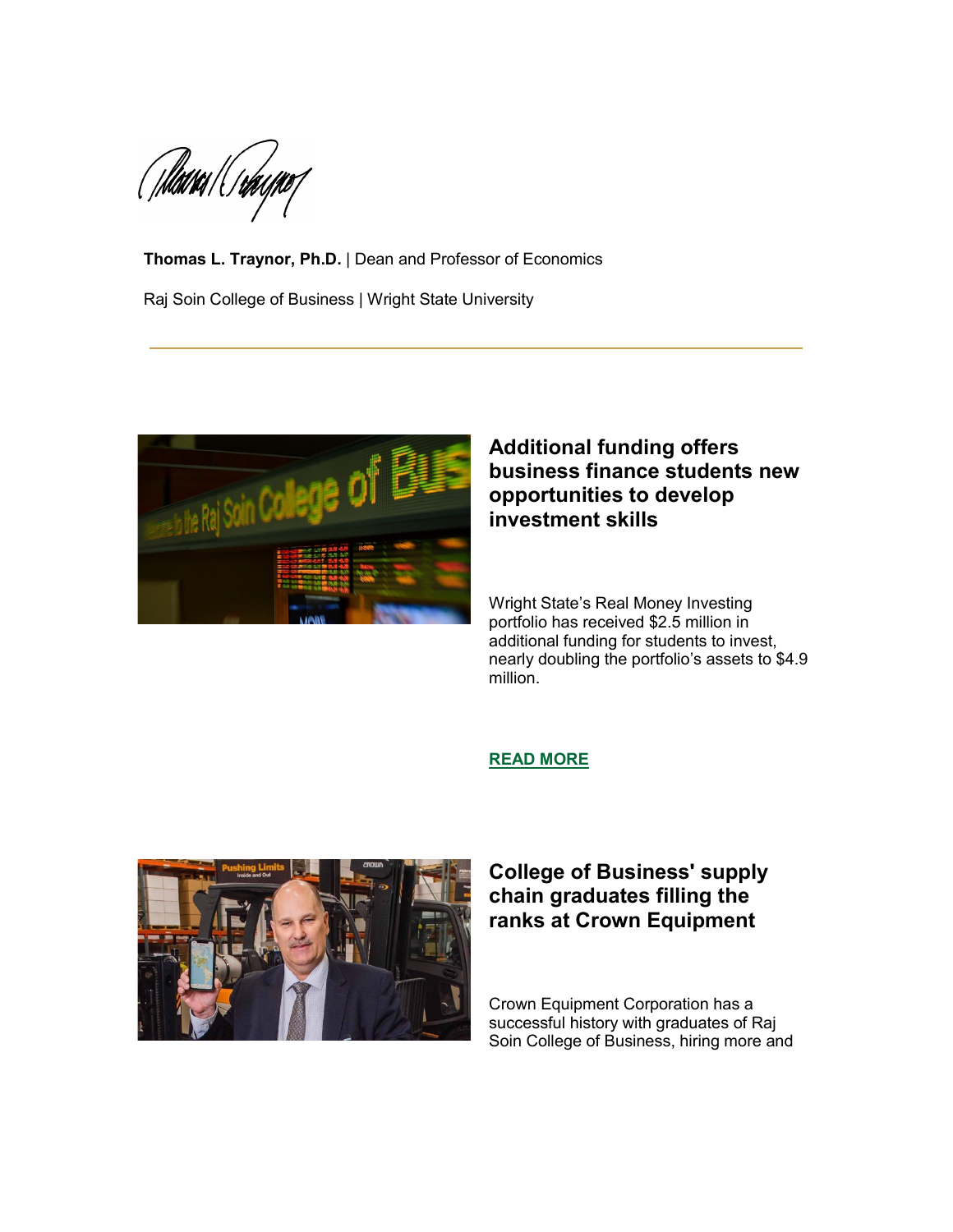more to help power the company's supply chain management operation.

**READ MORE** 



#### **Student entrepreneurs compete for startup funds during Wright Venture**

Two clothing businesses, an artist who creates handmade decorations and jewelry, a website that identifies top music instructors, and a business consulting company were among the ideas pitched during the Wright Venture competition this year.

**[READ MORE](https://youtu.be/geGAOYjGyOo)** 

# **ANNOUNCEMENTS**



**Business Graduate Open House**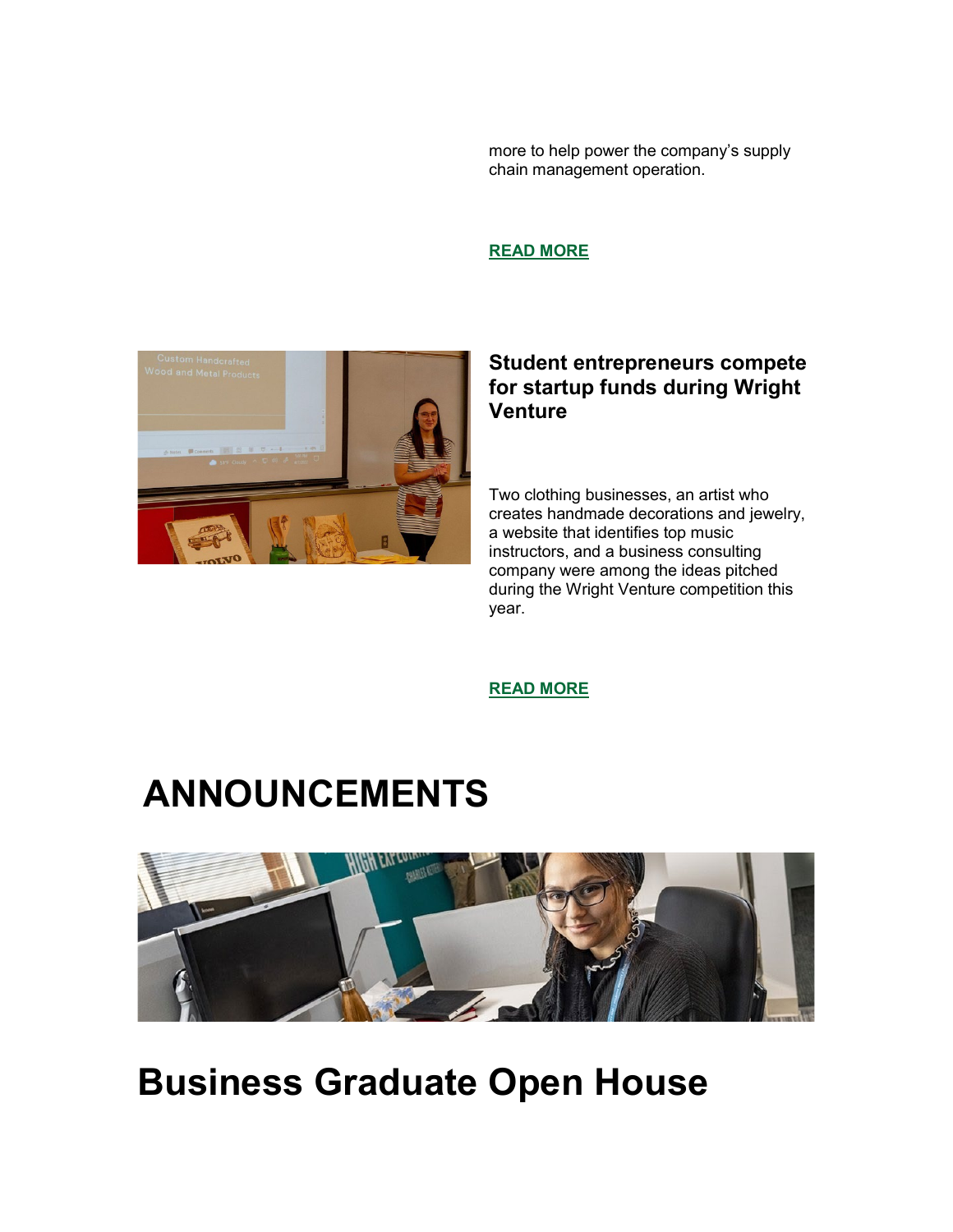Advance your career with a degree from one of the most affordable universities in the state. Join us at our upcoming open house to learn about the six business graduate programs.

### *In person, Tuesday, May 17, 2022, 6 p.m., Rike Hall Lobby*





## **Degree Completion Program**

Share this amazing opportunity to finish one's business degree at Wright State University. Explore how the Raj Soin College of Business can help!

**MORE INFORMATION** 

**MAKE A GIFT WE CONSUMER THE UPDATE YOUR INFORM**